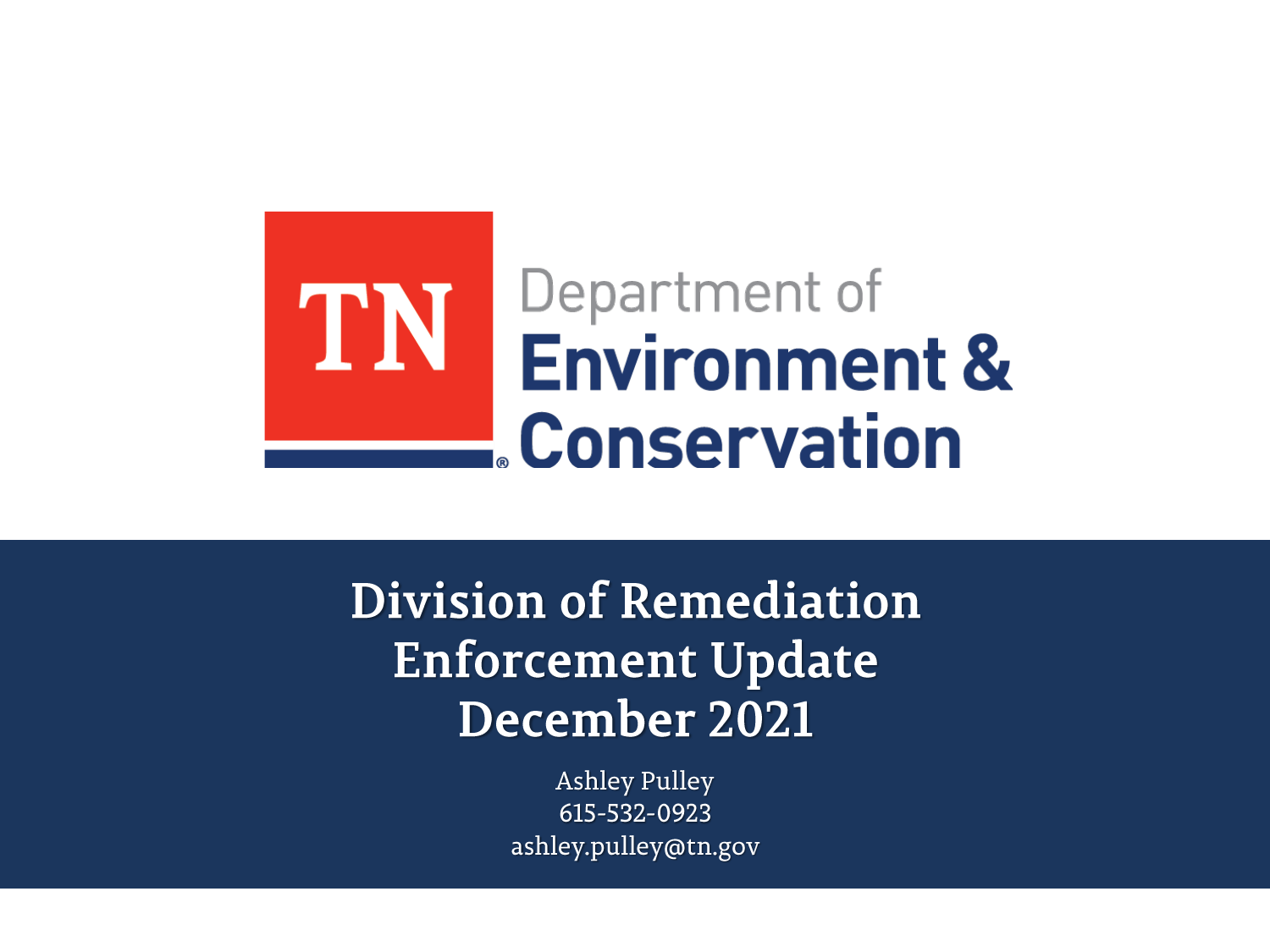### **Enforcement Action Update**

- 79 cases currently open with OGC
	- Cases consist of legal review, legal support, legal opinion, orders, and BVA/NLUR review
- Referrals to OGC

| <b>Year</b>            | <b>Number Referred</b> |  |
|------------------------|------------------------|--|
| 2021 (through Oct. 31) | 75                     |  |
| 2020                   | 110                    |  |
| 2019                   | 25                     |  |
| 2018                   | 20                     |  |
| 2017                   | -34                    |  |

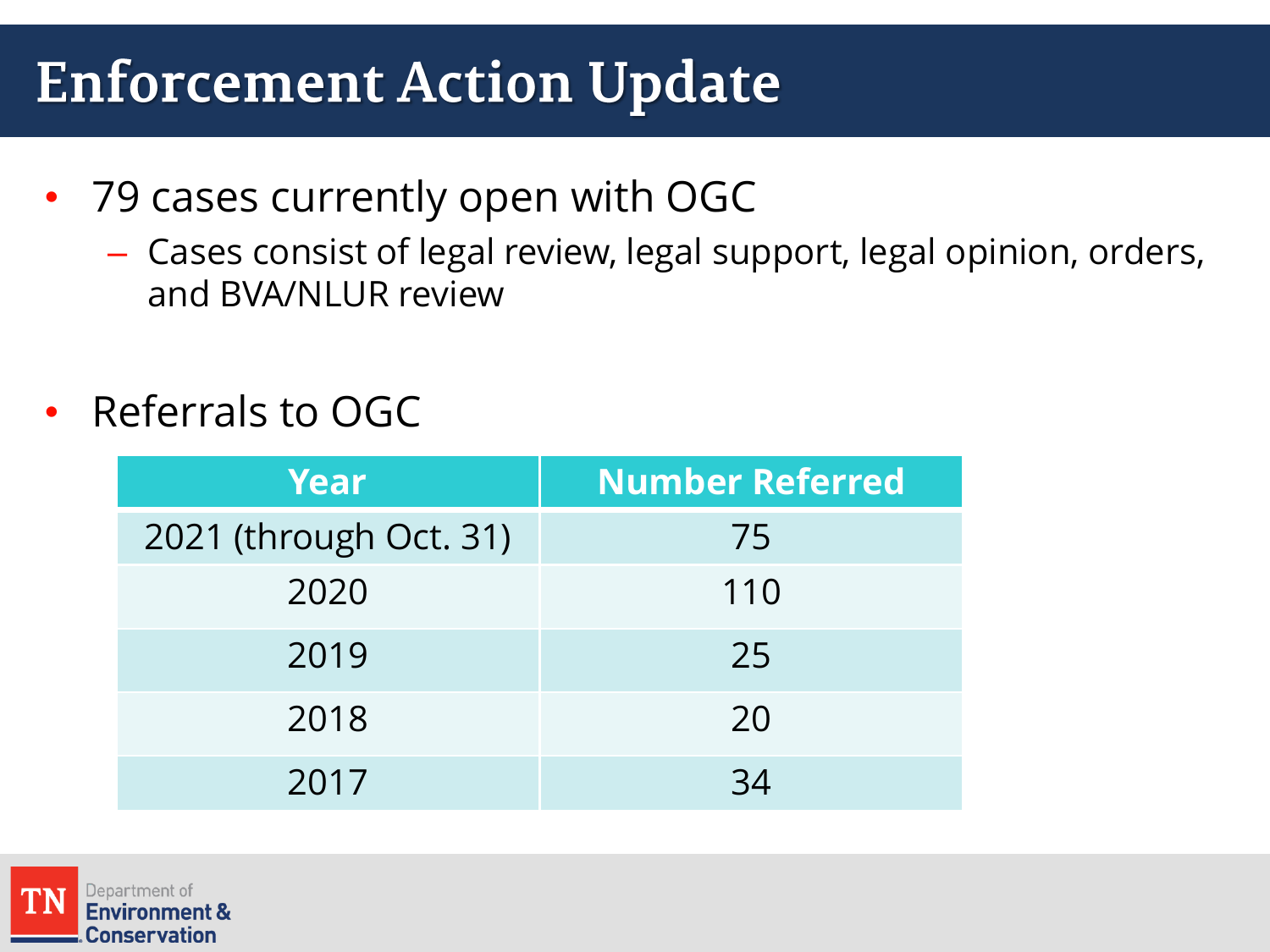# **Order Update**

- **DOR18-0025 GreenTech Homes, LLC**
- Green Tech, Chattanooga, Hamilton County, DOR site ID 33-774
	- Site consists of 108 residential parcels located in the Jefferson Heights neighborhood and immediate surrounding area in Chattanooga
	- GreenTech either owned or conducted construction or renovation operations at the parcels identified as the site
- Director's Order signed September 19, 2019
- Order for investigation and remediation of each identified parcel to meet remedial goals for lead and arsenic
- Contingent per day penalty
- **Order final**
- Two parcels uncompleted:
	- 1) Confirmation sampling dictated further removal needed
	- 2) TDEC assisted with access issues, respondent plans to begin work soon

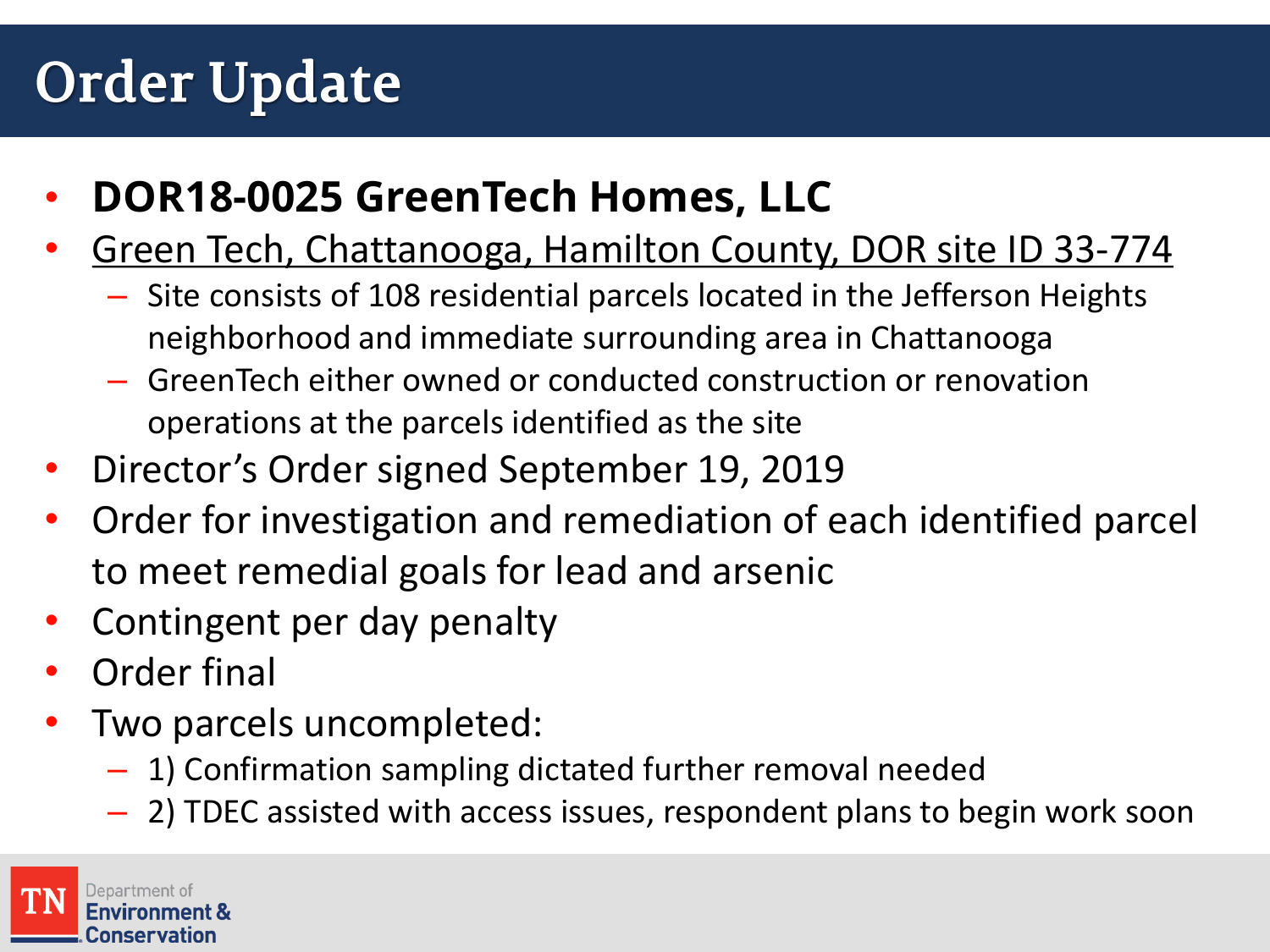# **Order Update**

### • **DOR18-0020 Everett Hannah Properties II, LLC et al.**

#### • Liberty Fibers, Morristown, Hamblen County, DOR site ID 32-504A

- Respondents are Everett Hannah Properties II, LLC; Gilco International Lumber, LLC; and Daniel Stacy; LLM, LLC
- Site is a smaller portion of the Former Liberty Fibers facility (DOR id 32-504)
- Respondents were owners or operators of the site
- Commissioner's Order signed January 29, 2021
- Order for characterization, corrective action, and land use restrictions
- Civil penalty of \$14,040 and contingent per day penalty
- Order appealed
- Respondents have hired an environmental professional and are addressing the site

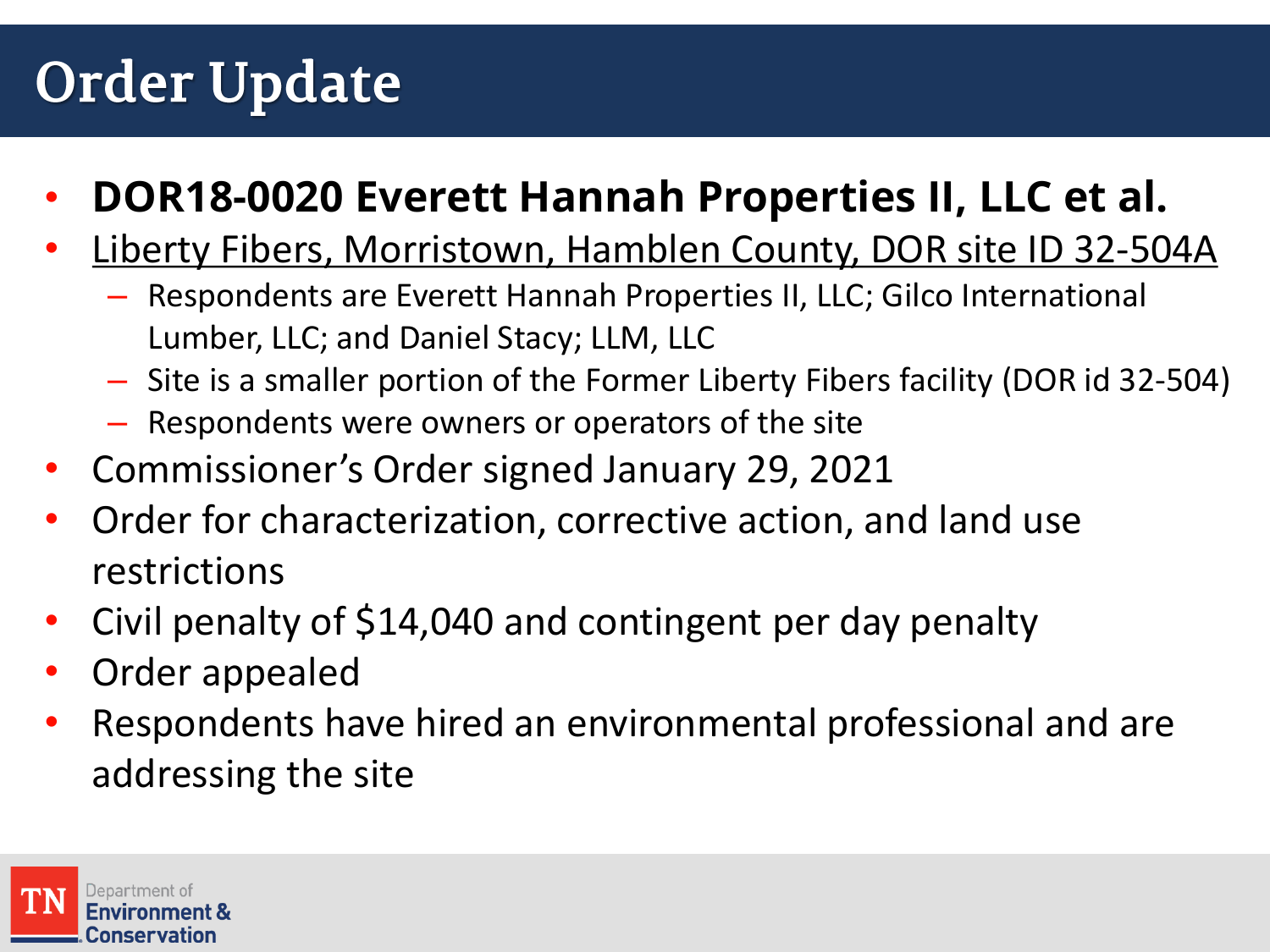# **Order Update**

- **DOR20-0088 Carwile Custom Cleaners, Inc.**
- Carwile Cleaners, Memphis, Shelby County, DOR site ID 79-959A
	- Respondents are Carwile's Custom Cleaners, Inc and Donald E. Carwile
	- Site operated as a commercial drycleaning business from 1965 until 2020
	- Respondents were owners or operators of the site
- Director's Order signed April 14, 2021
- Order for investigation, remediation, and land use restrictions
- Contingent per day penalty
- Order appealed
- DOR working with OGC to resolve appeal
- Current owner, 2178 Central Avenue LLC, joined VOAP program

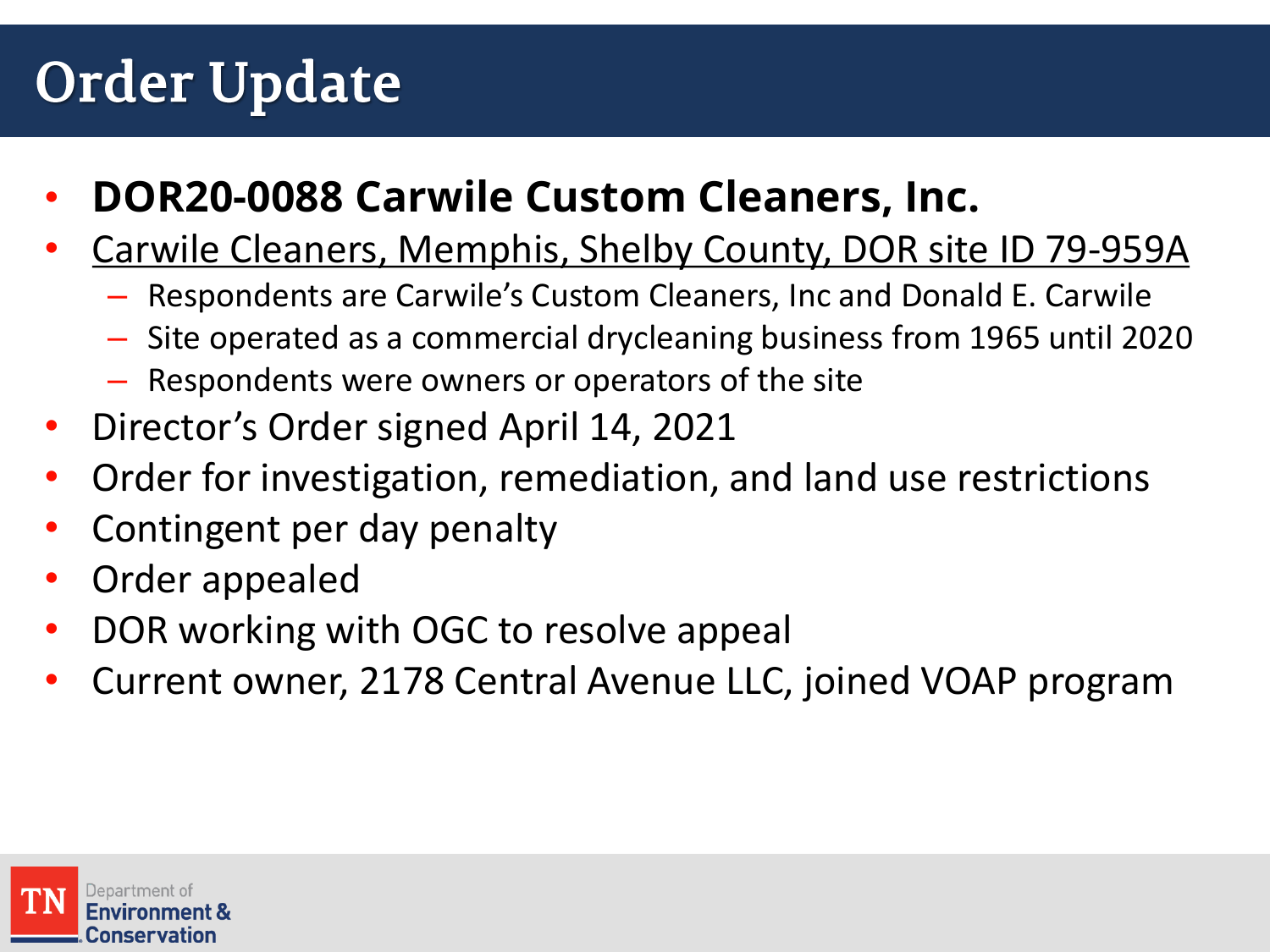# **Voluntary Program Update**

| Year                      | <b>Applications</b> | <b>Agreements</b> | <b>Letters of</b><br><b>Completion</b> |
|---------------------------|---------------------|-------------------|----------------------------------------|
| 2021<br>(through Oct. 31) | 53                  | 29                | 45                                     |
| 2020                      | 61                  | 33                | 28                                     |
| 2019                      | 75                  | 31                | 56                                     |
| 2018                      | 77                  | 33                | 66                                     |
| 2017                      | 77                  | 25                | 63                                     |